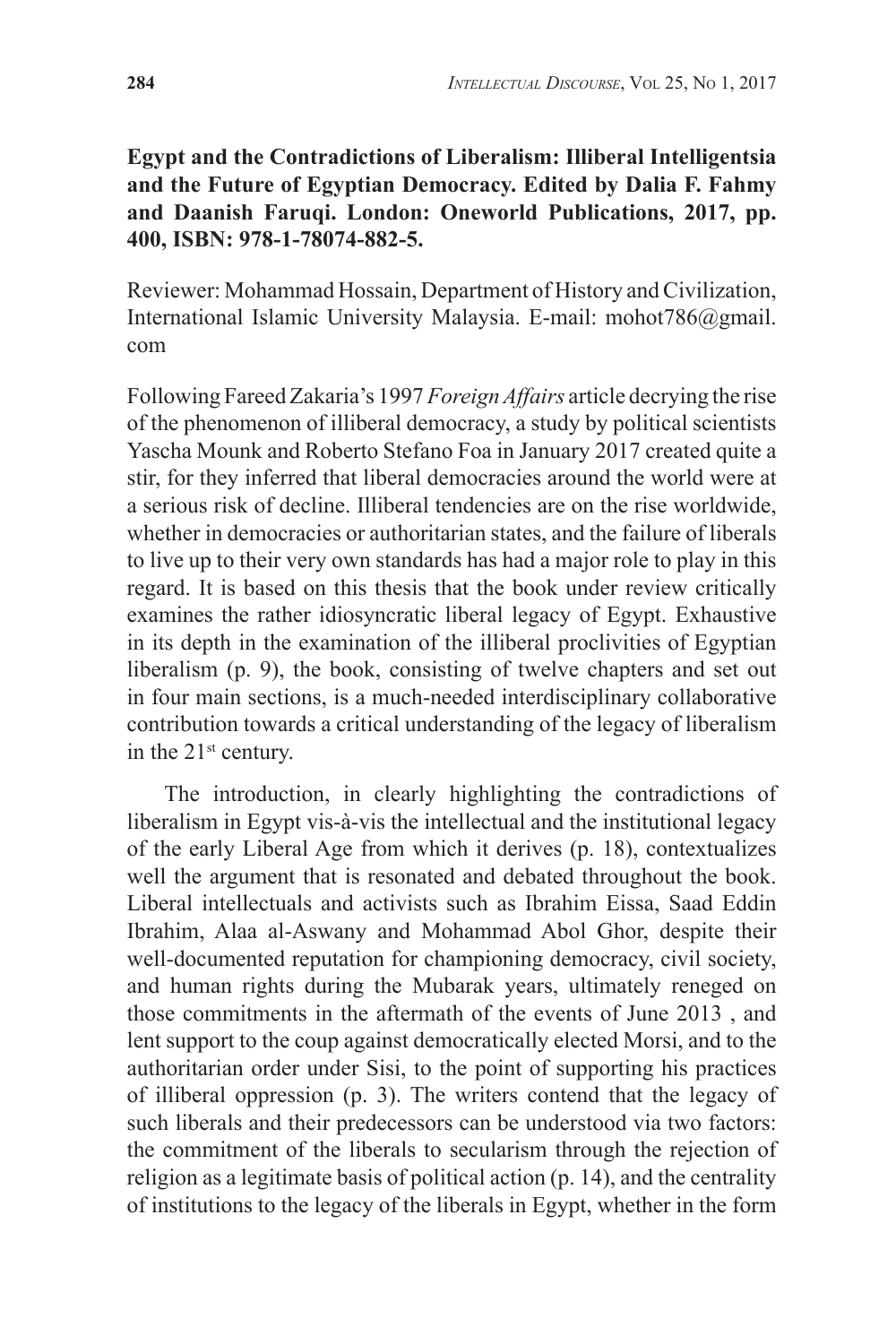of political parties, the court, the media, think tanks, or NGOs. It is on the premise of this framework that the entire book is built upon.

"Egypt's Structural Illiberalism", by Dalia Fahmy, and "Nasser's Comrades and Sadat's Brothers," by Hesham Sallam, are complementary chapters setting out to explore the structural weakness and illiberalism embedded in the political framework, and how consecutive administrations under Nasser and Sadat had exploited them. Fahmy argues that since the start of electoral rule in Egypt in 1952, structural and institutional constraints that were felt among liberals, leftists and Islamists had fundamentally compromised the development of a strong body politic (p. 52). In this regard, political participation in formal institutions such as the parliament in an authoritarian context has only given rise to greater social control (p. 36), leading to democratic decay, considering the deficit of democratic consolidation in Egypt (p. 35). The dynamics of such developments are brilliantly placed by Sallam, as he identifies, with meticulous historical depth, the role played by significant state interventions in the 1960s and 70s in setting the Islamist and leftist currents onto divergent yet asymmetrical paths of institutional development – an organized, autonomous, electorally dominant Islamist current, versus a fragmented, state-co-opted left with little electoral agility  $(p. 56)$  – which he argues have limited the viability of credible pact- making between the two currents in Egypt's post Mubarak transition.

Sahar F. Aziz challenges the depiction of the Egyptian judiciary as a relatively liberal institution within an otherwise illiberal political context (p. 87) in the next chapter, highlighting how the illiberal proclivities of a critical mass of Egyptian judges have sustained authoritarian rule, despite the liberal roots of the judiciary. In this regard, state intervention by Nasser in the courts since 1969, followed by Sadat's successful manipulation of fringe benefits and financial incentives to co-opt the judiciary amidst a weakened education system, ensured that the judiciary was largely de-liberalized and subservient to the state apparatus, laying the seeds for it being an integral site of the counterrevolution post January 25.

In the next section, Ann M. Lesch, Mohamad Elmasry and Abdel-Fattah Mady, in consecutive chapters, explore the aspects of the civil society, the media and the student movement. Lesch, in her focus on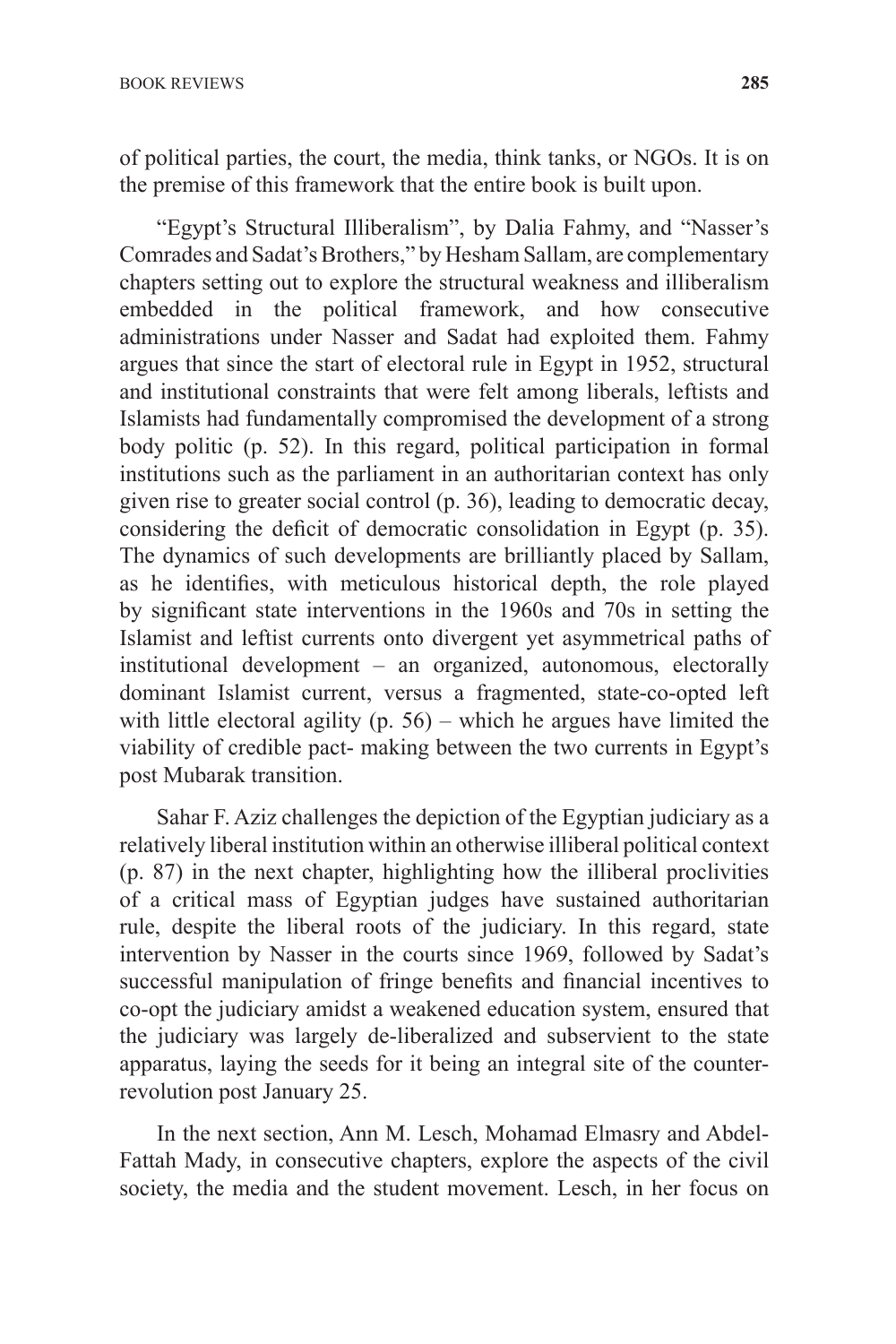how state intervention in civil society has constrained the activities of the latter, employs a neo-Tocquevillian view of liberal civil society, which limits her analysis to a narrative of NGOs in an article replete with often unnecessary sources. Elmasry, with a discursive and factual analysis of the role of the media and press, focuses on how the media has been instrumental in the vilification of the Muslim Brotherhood (MB) in the post revolution period through the uncritical propagation of myths to set up discourses - that the MB was disloyal to Egypt (p. 182), and that it was anti-revolutionary (p. 189). Mady, in his piece on student activism, focuses on the site of the university as a space of civic debate and protest. However, much of his analysis is redundant as compared to a more comprehensive analysis of the same in Chapter 3 by Sallam, which had focused on the dynamics and interactions of political players in a theme based approach, unlike Mady's factual hegemony vs. actionbased narrative.

Section 3 begins with a polemic piece by Khaled Abou El Fadl, a damning account of the stance taken by Egypt's secularized intelligentsia vis-à-vis their obsession with legitimacy. He explains that they imagined themselves as the true possessors of legitimacy, not because they possess sovereign will, but because they alone possess the civilizational and intellectual values necessary for Egyptian democracy (p. 241); hence their paradoxical stance regarding Morsi, and pandering to Sisi. Chapter 9, "The Truncated Debate", is arguably the most wellconstructed chapter in the book, as it draws upon meticulous analyses of thought trends and philosophical underpinnings behind the fundamental paradigm of ideological statism inherent in both Islamists and liberals, explaining the superficiality of the political visions of both camps in post-revolutionary Egypt. Stressing upon the common intellectual liberal pedigree of both groups (p. 256), modern Egyptian liberals like AbolGhar and Alaa al-Aswany, in their desire to reconstruct Egyptian identity, have strayed far from their predecessors in their antagonism towards religion (p. 257), while Islamists such as al-Banna and Qutb, on the other hand, have been limited by their ambivalent intellectual and moral attitude towards Western modernity (p. 266). The author opines that liberals and Islamists, in their ideological statism, have only differed in the former's excise of Islam (p. 273), and have currently fallen into a state of post-statism (p. 281).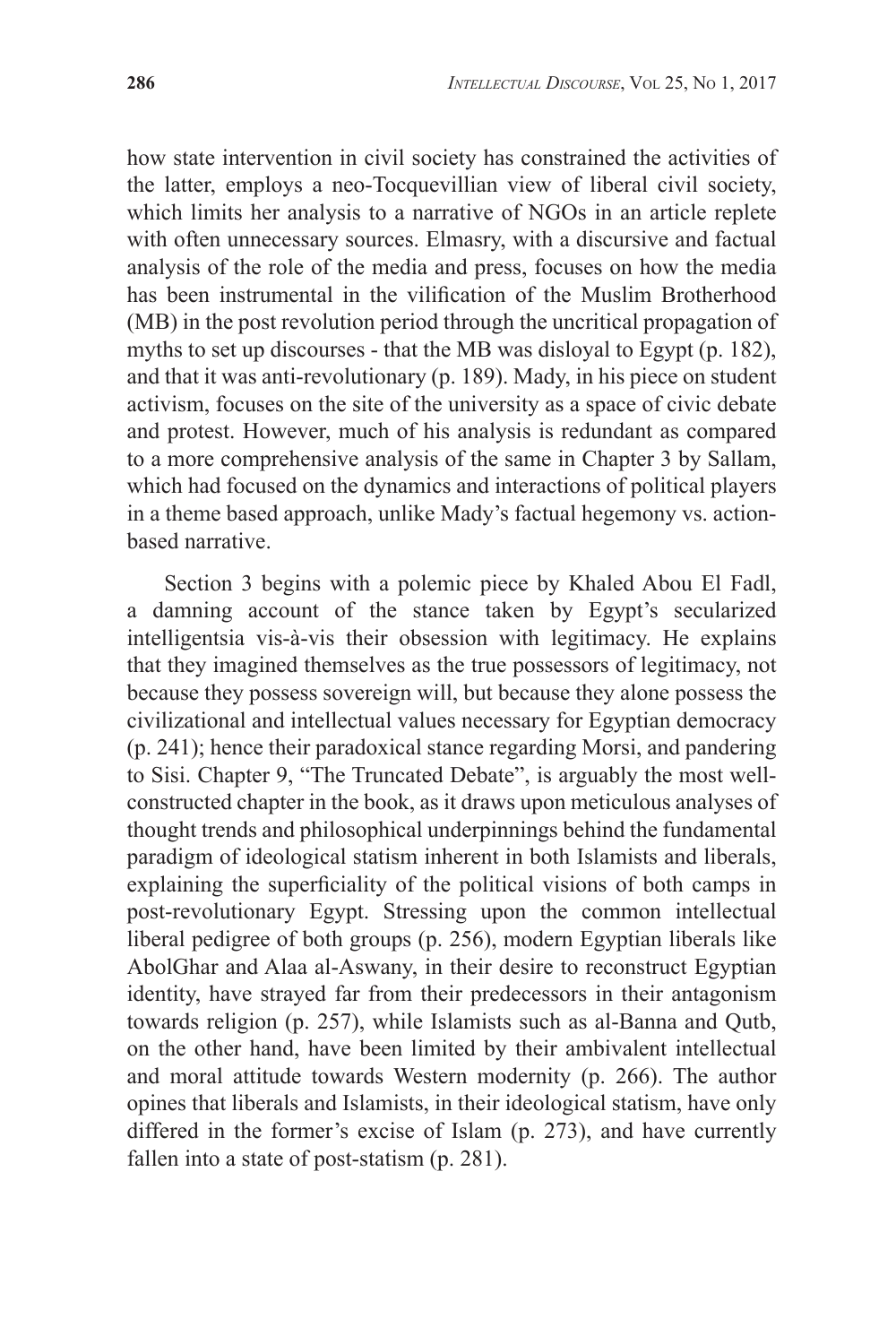Fourth section of the book is dedicated to an analysis of Egyptian liberal intellectuals amidst a crisis of liberalism. Emran El-Badawi discusses the comparative legacies of Egyptian liberal figurehead Ghaber Asfour and Syrian opposition leader and first president of the SNC, Burhan Ghalioun, both of whom particularly differed in their attitudes to political Islam during the Arab revolutions. While employing contentious labels to describe Islamists, El-Badawi clearly draws out the limits of Arab liberalism in serving the authoritarian state and antagonising Islamists. Joel Gordon, in the next chapter, follows with a critical examination of two powerful voices among Egyptian liberals – author and editorialist Alaa al-Aswany, and popular satirist and comedian, Bassem Youssef.

The final chapter by former elected member of the Egyptian Parliament and scholar Amr Hamzawy highlights a rather depressing state of the liberal project in Egypt, and focuses on five grand antidemocratic deceptions that liberals have resorted to – sequentialism, the 'necessary postponement of democracy', notion of national necessity, hypocritical interplay of religion and politics, and the deception of the supremacy of the state, in a quest to dehumanize opponents and serve military autocracy. The conclusion of the book is written by Emad El-Din Shahin, who focuses on the need for liberals to abandon their project of removing religion forcibly (p. 368). Furthermore, they need to disengage from the authoritarian state (p. 370) and overcome their liberal elitism (p. 373), barring which any democratic process is only bound to further alienate them (p. 374).

While it is important to acknowledge the crucial contribution that this work brings in understanding the limitations of 21st century liberalism amidst an existing trend towards problematizing Islam and glorifying liberal legacies, the book has its shortcomings. Despite being well positioned to carry on the legacy of Albert Hourani's magnus opus *Arabic Thought in the Liberal Age*, and Abu Rabi's *Intellectual Origins of Islamic Resurgence in the Modern Arab World* in terms of analysis of thought trends, the broad focus of the work means that it has missed this opportunity.The insights of contemporary scholars such as Abdul Wahhab El-Messiri and TalalAsad, both of whom are well published on liberal and secular trends in the Arab world, are also missing from the narrative. Moreover, the collaborative nature of the work has led to redundancy in terms of narration of events, which detracts from the